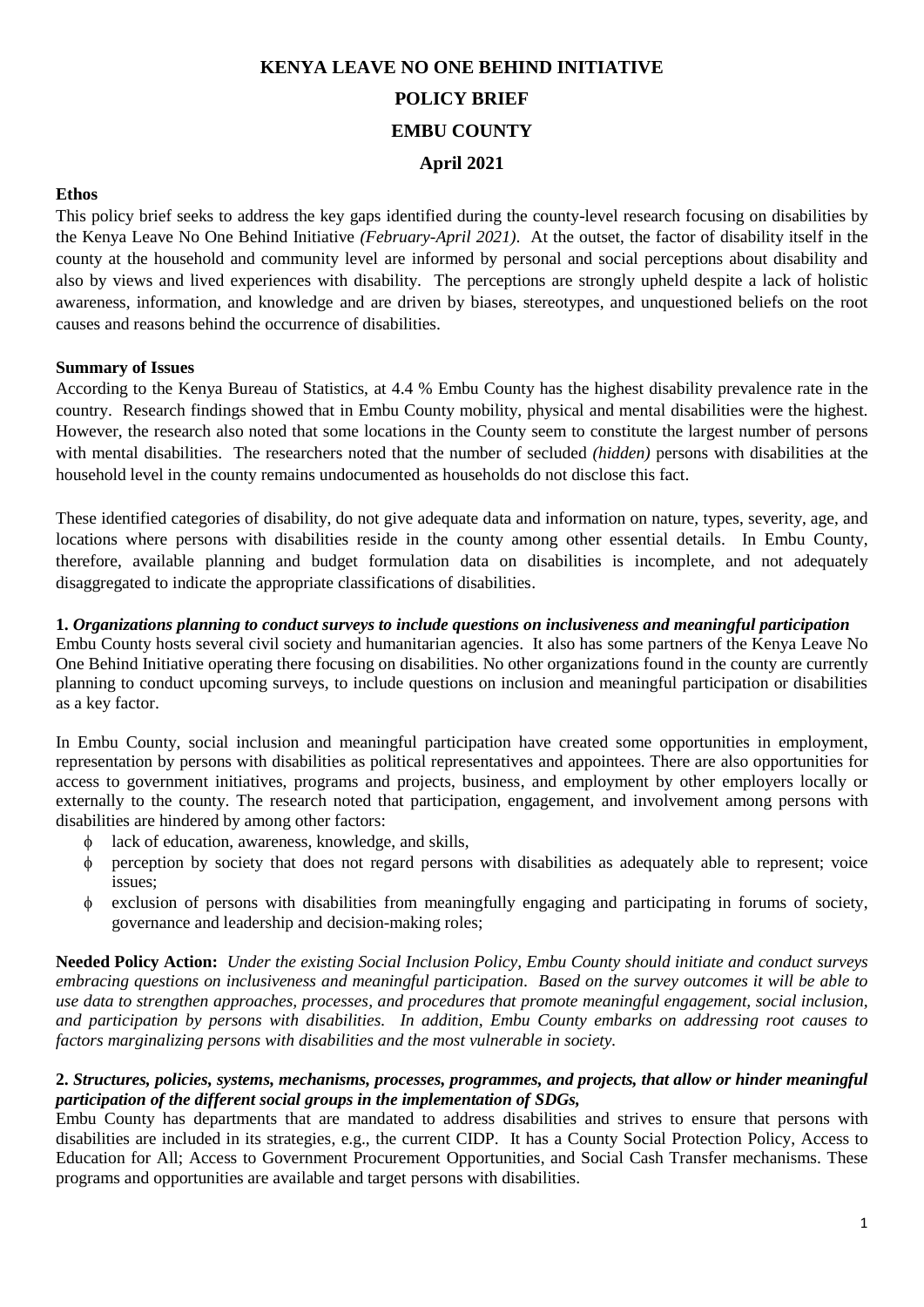Part of the existing programs ensures the promotion of inclusion in employment, business, and support, and self-help groups. There is also a representation of persons with disabilities in the County Assembly. The research found that the representatives of persons with disabilities need access to adequate information and knowledge about SDGs, human rights, and concepts of social inclusion, citizen engagement, and participation, budget formulation, tracking, and reporting, as well as how to use these in representation processes.

Despite policies for and structures for inclusion, citizen engagement in planning and budgeting, budget tracking, and reporting, at the county level, there are hindrances to targeting, disability sensitive planning, and budgeting that targets concrete types, severities, and individuals in specifically targeted locations in the county. Lack of disaggregated data on disabilities renders representatives of persons with disabilities to be without knowledge of issues on disability and how to influence policy, targeting planning, budgeting, monitoring, and reporting. This is an aspect of capacity strengthening among persons with disabilities in the County. Other hindrances identified include but are not exclusive to:

- $\phi$  inadequate coverage in the issuing of registration cards to persons with disability;
- centralized system for issuing registration cards faltered by bureaucratic processes and procedures;
- inadequate mechanisms, and systems for assessment, identification, classification of disabilities;
- inadequate number of the required competent personnel to conduct a continuous assessment, identification, and classification of disabilities;
- limited access to services such as rehabilitation, and access to assistive devices and appliances;
- inadequate access to a source of income, employment, and business opportunities;
- expressed levels of nepotism corruption and unfair consideration of persons with disabilities for opportunities in government initiatives;

**Needed Action to address gaps:** *There a need for the Leave No One Behind Initiative to support disaggregation of disability data creating baselines. This should be addressed to inform all aspects in prioritizing needs, targeting, planning, and all-inclusive and disability-sensitive budgeting processes; as well as processes for addressing identified hindrances and root causes to factors of marginalization.*

## **3.** *Voluntary National Review and Participation*

In Embu County, persons with disabilities have inadequate information knowledge on Voluntary National Review. They lack awareness of opportunities, mechanisms, processes, and procedures and how to use them for involvement, engagement, and meaningful participation in Voluntary National Review. Other factors hindering participation in Voluntary National Review include, but are not exclusive to:

- low levels of education, awareness exposure, and knowledge on Voluntary National Review processes and issues among persons with disabilities;
- very low level of involvement locally, low representation and engagement hinders meaningful participation;
- inadequate resource means at the County government for facilitating added cost of inclusion of persons with disabilities in Voluntary National Review mechanisms, including the planning, monitoring, and budget formulation and reporting processes.

## **4.** *Disability Sensitive targeting Planning and Budgeting*

Disability sensitive targeting, planning, and budgeting are inhibited by a lack of appropriately relevant data to use for identifying, prioritizing, and targeting disability needs, outcomes-based planning, and budgeting appropriately. The following hindrances were identified among others:

- there was a general perception among county personnel and the general public that issues of disability were regarded perhaps as less important hence they were not given priority in budget allocation at the county.
- priorities, plans, and budgets were not adequately based on disability sensitive baselines thus plans led to generalized service delivery;
- budgets on disabilities tended to be small and with limited scope for lack of adequate data and information about disabilities;
- $\phi$  budgets on disability are reduced or cut back when there was a financial shortfall;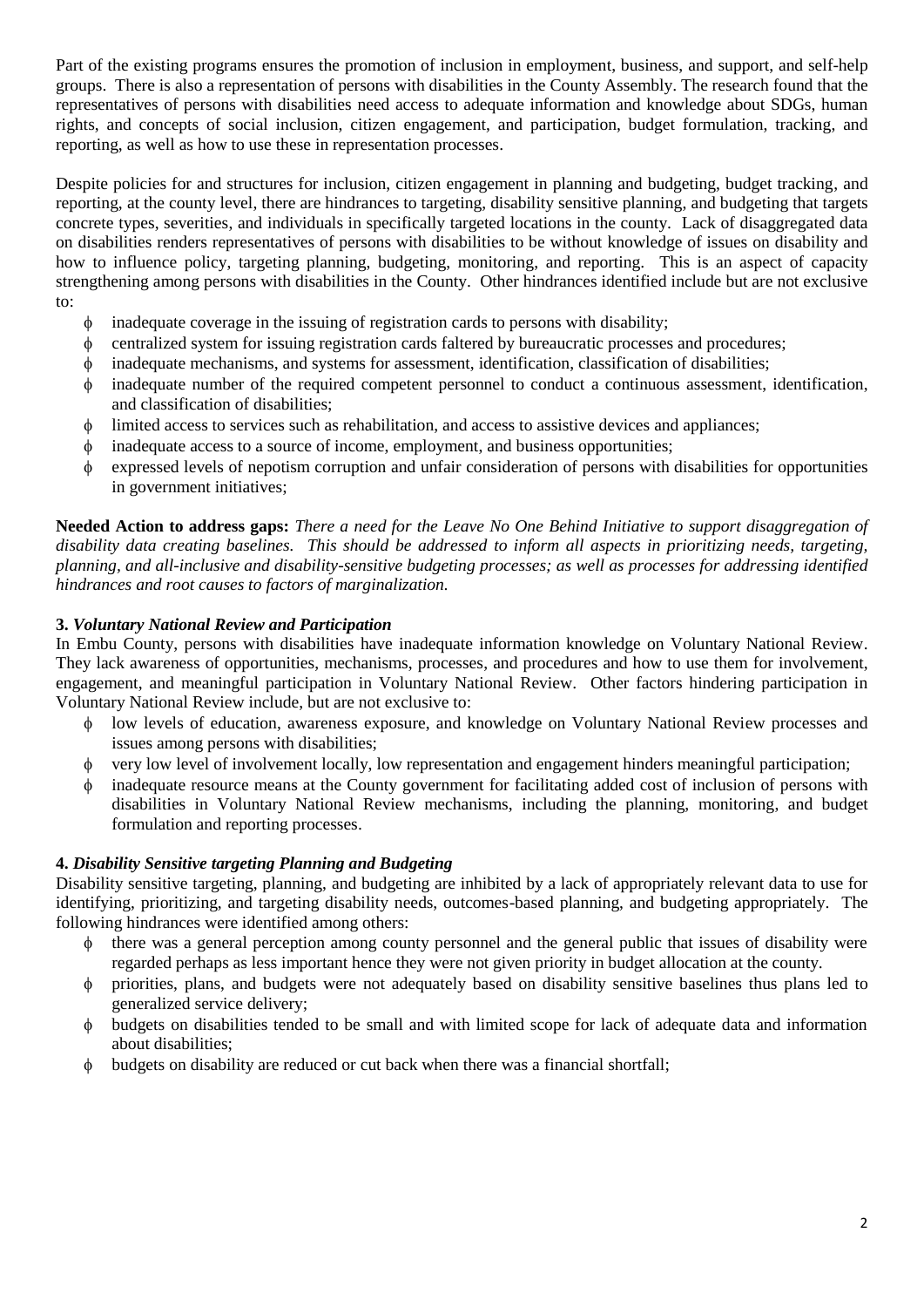## **5.** *Reporting and county budget formulation*

Embu County budget formulation and reporting did not adequately address the priority needs of persons with disabilities. The County did not fully engage, include, and create adequately sensitive spaces and forums in locations where persons with disabilities could meaningfully participate in budget formulation, tracking, and reporting. Some of the county initiatives on disabilities generalized issuing assistive devices and appliances, e.g., wheelchairs and some limited rehabilitation. Other aspects affecting budget formulation and exporting are thus: -

- some county personnel had the perception that reporting and budget formulation have *"technical aspects"* and persons with disabilities were therefore assumed not to be able to grapple with such technicality for lack of education, information, and knowledge;
- $\phi$  due to distances, persons with disabilities could not be reached on time with information and for engagement as the county does not have capacities to launch an outreach program to enhance the reporting and budget formulation mechanisms close to where could engage and participate;
- persons with disabilities could not therefore adequately influence budget formulation or provide feedback on budget plans and project implementation.
- reporting and budget formulation were not done on a regular continuing basis, and persons with disabilities were not informed ahead of time when next to engage and in budgeting and reporting processes;
- reporting and budget formulation was not based on concrete data on the status of disabilities at household and individual level, but rather on Sub-county project level.
- County reporting and budget formulation mechanisms and processes did not have adequate resources of time, finances, and transport for outreach to localities more persons with disabilities could engage and participate;
- due to poverty, lack of income, and mobility challenges, they could not adequately attend forums meetings and engagement where reporting and county budget formulation were taking place;

## **6.** *Participation mechanisms for Persons with disabilities*

Even though Embu County has mobilized some self-help and social support groups of persons with disabilities, several factors continue to inhibit their participation in important forums thus: -

- $\phi$  the county did not have adequate means to provide transport of different categories of persons with disabilities from different localities to participate;
- some key officers in the county perceived that it is costly to have to include and involve persons with disabilities for they have special needs that must be met e.g. providing means of transport and specific care during forums and processes and available budgets could not cover such costs;
- $\phi$  the majority of persons with disability are socially economically and politically in a position they cannot influence and inform policies, access to services, rights, and justice;
- participation in Voluntary National Review, planning, and budgeting processes required movement (mobility/transport) to a defined location distanced from households and this is challenged by inadequate means for movement/transportation;
- groups of persons with disabilities and their leaders had inadequate capacities in aspects of how to prepare and present issues during mechanisms of Voluntary National Review planning and budget formulation;
- representatives drawn from among persons with disabilities were perceived to be unable to adequately voice issues in the existing framework by those planning and coordinating such mechanisms;
- inadequate capacity among groups and organizations of persons with disabilities on how to prepare, to represent, present issues, etc.

There is a need for increased county need-based planning and formulation of budgets prioritizing disabilities; improved use of Disability Mainstreaming and sensitivity approaches to strengthen mechanisms by which engagement, inclusion, and participation among persons with disabilities.

**Needed Action to address gaps:** *The project can contribute to aspects of capacity strengthening among persons with disabilities, at the groups, associations, and organization level to improve their capacities in engagement, preparation for meaningful participation, as well as on how to represent, engage and present issues. There is also a need to strengthen the capacities of persons with disabilities to be more effective in representation, participation, and presentation of issues and influence.*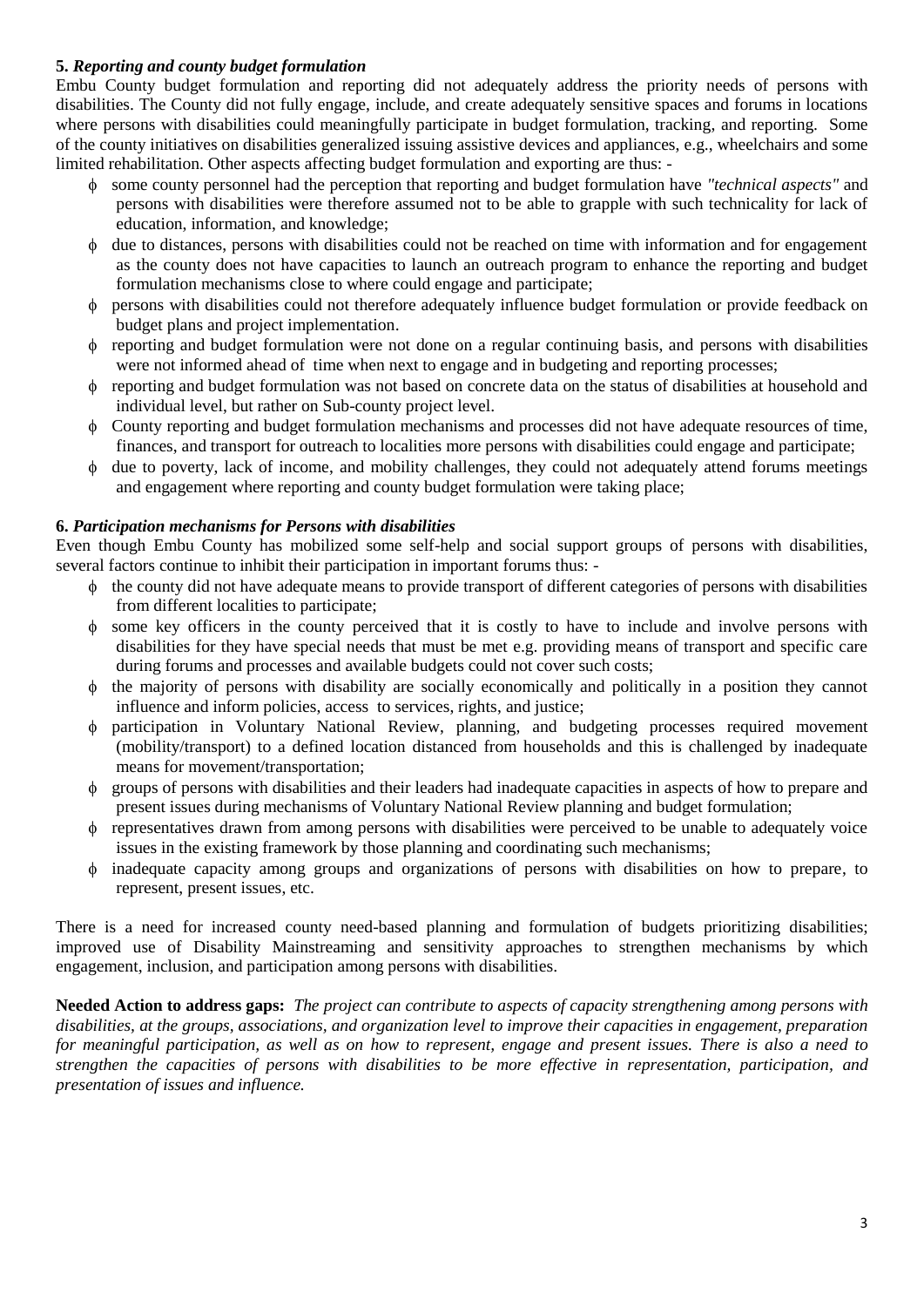## **7.** *Inequalities and intersectional disadvantages that lead to exclusion*

The Kenya National Bureau of Statistics has advanced its coverage disabilities in that it has reported six categories of disabilities up to the Sub-county level in each county (KNBS Census Data 2019). The categories are not disaggregated for purposes of targeting and planning for and disability-sensitive budgeting in the county. Embu County has no immediate plans to address disaggregation of data or address the gaps in data yet even though it has identified this as a crucial need. Some other factors that drive inequalities and intersection disadvantages and exclusion include:

- budget constraints limit the scope of the county from dealing with data the disaggregation issue;
- lack of disaggregated data inhibits the county's ability to target, plan and budget specifically on disabilities at the household and individual need level;
- inadequate documentation of secluded persons with disabilities at a household level among them persons with very severe types of disabilities, mental disabilities, intersex, pregnant and breastfeeding females with disabilities;
- $\phi$  inadequate data and evidence on abuse and sexual violation committed against a person with disabilities;
- inadequate knowledge and competence how to collect and preserve evidence in the case of abuse loss of rights and sexual violations among households with persons with disabilities, and in groups and organizations of persons with disabilities;
- $\phi$  inadequate access to protection, justice, and rights at the family level, society level and also in the justice systems (police, courts, and local public administrators) in particular for persons with mental disabilities, persons with visual, hearing, and speech disabilities;
- inhibited access to services caused by lack or poor infrastructure inhibiting mobility, high cost of transport, among persons with disabilities;
- inadequate awareness and knowledge about rights, and human rights among persons with disabilities;
- inadequate capacity among organizations at the county level that presses for justice and rights of persons with disabilities;
- inhibited access to services is inhibited due to a lack of registration cards for persons with disabilities.

In this connection, factors promoting inequalities require awareness building at individual, household, and among service providers, such as law enforcement, justice personnel, and local public administration.

**Needed Action to address Gap:** *The project can collaborate with the NCPWD and County level counterparts to intervene in addressing inequalities focusing on root causes of marginalization through awareness building and engage key county departments to enforce improved access rights, protection, and justice for people with disabilities. In particular aspects of intersectional inequalities are "silent" and community members, as well as officials in county departments and CBOs, prefer not to talk about some of the issues in this sphere. The project can support the county in developing data based in this sphere for use in profiling and highlighting interventions that address intersectional inequalities publicly.*

## **8.** *Planned county policies, strategies, and programmes that the project can influence at the drafting stage*

Embu County government itself is addressing disabilities and has a County Social Protection Policy. The researchers noted that the Social Protection Policy is focused on service delivery and did not address the gaps, hindrances, and root causes of marginalization in the disabilities sector adequately. Partners of Kenya Leave No One Behind in Embu are open to working with stakeholders and county government agencies on addressing these aspects in disabilities. This would provide an opportunity for Kenya Leave No One Behind Initiative to engage in policymaking at the county level.

## **9.** *Research to close out knowledge gaps on drivers and level of marginalization among marginalized groups*

Several aspects for which there is an opportunity for further research themes were identified thus:

## *Caregiving and caregivers*

 There is a very limited systematic analysis, and documentation on household-based caregiving and caregivers in disabilities that provides a defined level of knowledge and understanding on the nature, types, and quality attributes of care households provide to both persons with disabilities, and the most vulnerable marginalized individuals in society.